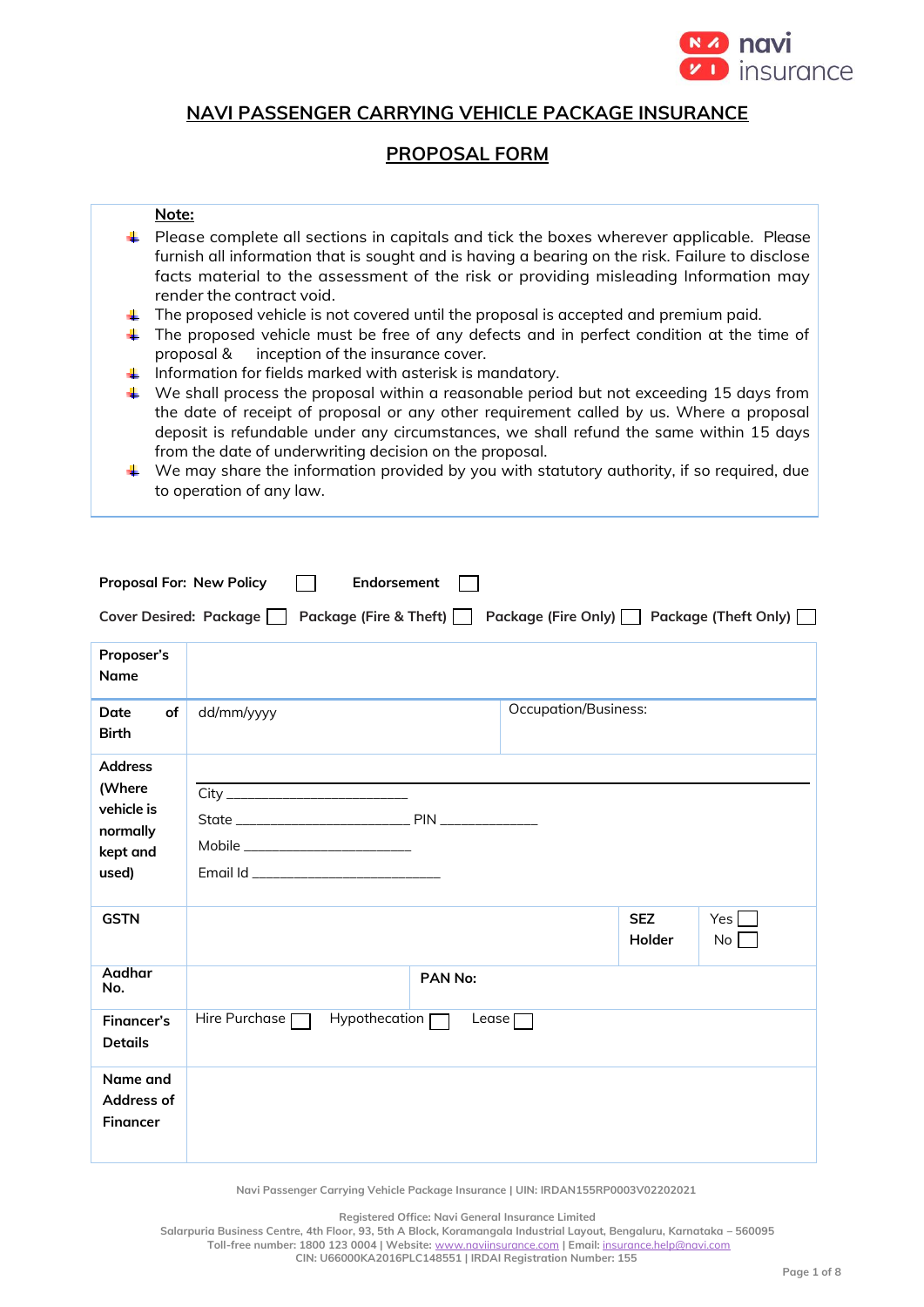

| Period<br>οf<br><b>Insurance</b>                                                                                                                                                                                                   | From: --//-- Hrs. on dd/mm/yyyy                                                       |                    |   |                                     | To: Midnight of dd/mm/yyyy     |               |                                                                                         |                                  |                                                       |                                 |
|------------------------------------------------------------------------------------------------------------------------------------------------------------------------------------------------------------------------------------|---------------------------------------------------------------------------------------|--------------------|---|-------------------------------------|--------------------------------|---------------|-----------------------------------------------------------------------------------------|----------------------------------|-------------------------------------------------------|---------------------------------|
| Details of Vehicle:<br>Whether the vehicle is New or Second Hand at the time of Purchase:                                                                                                                                          |                                                                                       |                    |   |                                     |                                |               | New                                                                                     |                                  | Second Hand                                           |                                 |
| Date of<br><b>Purchase:</b>                                                                                                                                                                                                        | D<br>D                                                                                | M M Y              | Y |                                     |                                |               |                                                                                         |                                  |                                                       |                                 |
| *Vehicle Type: Indigenous                                                                                                                                                                                                          |                                                                                       |                    |   | Imported                            |                                |               |                                                                                         |                                  |                                                       |                                 |
| *Purpose for the which vehicle will be used:<br>Goods Carrying (Private Carrier) [<br>Goods Carrying (Public Carrier)<br>Within Own Premises [<br>Private & Commercial Purpose<br>Passenger carrying<br>Any Other - Please specify |                                                                                       |                    |   |                                     |                                |               |                                                                                         |                                  |                                                       |                                 |
| REGN.<br><b>No</b>                                                                                                                                                                                                                 | Engin<br>e No                                                                         | Chassis YOM<br>No. |   | Make                                | Model                          | CC/HP/<br>GVW | Licensed<br>Seating/<br>carrying<br>Capacity<br>Including<br>driver &<br><b>Cleaner</b> | <b>Type</b><br>of<br><b>Body</b> | Date<br>of<br>Registrat<br>ion/Date<br>of<br>Purchase | Place<br>οf<br>registr<br>ation |
|                                                                                                                                                                                                                                    |                                                                                       |                    |   |                                     |                                |               |                                                                                         |                                  |                                                       |                                 |
|                                                                                                                                                                                                                                    |                                                                                       |                    |   |                                     |                                |               |                                                                                         |                                  |                                                       |                                 |
| Fuel Type:                                                                                                                                                                                                                         | Diesel<br><b>LPG</b><br>Petrol<br>(Tick Wherever applicable)<br><b>CNG</b><br>Battery |                    |   |                                     |                                |               |                                                                                         |                                  |                                                       |                                 |
|                                                                                                                                                                                                                                    | <b>Geographical Location:</b>                                                         |                    |   |                                     |                                |               |                                                                                         |                                  |                                                       |                                 |
| Type of Road where Vehicle would normally ply:<br><b>Hilly Road</b><br>National/State Highways<br>City-Town Roads<br>District Road <sub>D</sub><br>Any Other - Please specify _________                                            |                                                                                       |                    |   |                                     |                                |               |                                                                                         |                                  |                                                       |                                 |
| Nature of Goods carried Normally: Hazardous<br>Non-Hazardous                                                                                                                                                                       |                                                                                       |                    |   |                                     |                                |               |                                                                                         |                                  |                                                       |                                 |
| If Hazardous, name of hazardous material:                                                                                                                                                                                          |                                                                                       |                    |   |                                     |                                |               |                                                                                         |                                  |                                                       |                                 |
| *Type of Permit<br>National<br>Others________<br>State<br>(Goods Carrying Vehicle):<br>Zonal<br>Hilly Areas  <br>Local                                                                                                             |                                                                                       |                    |   |                                     |                                |               |                                                                                         |                                  |                                                       |                                 |
| If National permit, specify States where vehicle would be plying____________                                                                                                                                                       |                                                                                       |                    |   |                                     |                                |               |                                                                                         |                                  |                                                       |                                 |
| Permit Number______________ valid upto<br>$D$ M M Y<br>$\Box$<br>Y                                                                                                                                                                 |                                                                                       |                    |   |                                     |                                |               |                                                                                         |                                  |                                                       |                                 |
| *Type of Permit (Passenger                                                                                                                                                                                                         |                                                                                       |                    |   | Stage Carriage<br>Contract Carriage |                                |               |                                                                                         |                                  |                                                       |                                 |
| <b>Carrying Vehicle):</b><br>Do you have PUC Certificate?                                                                                                                                                                          |                                                                                       |                    |   | Others<br><b>YES</b>                | NO <sub>l</sub>                |               |                                                                                         |                                  |                                                       |                                 |
|                                                                                                                                                                                                                                    |                                                                                       |                    |   |                                     | If Yes, please provide PUC No. |               |                                                                                         |                                  |                                                       |                                 |
|                                                                                                                                                                                                                                    |                                                                                       |                    |   | valid upto                          |                                | $D D M M Y $  | Y                                                                                       |                                  |                                                       |                                 |

**Registered Office: Navi General Insurance Limited**

**Salarpuria Business Centre, 4th Floor, 93, 5th A Block, Koramangala Industrial Layout, Bengaluru, Karnataka – 560095 Toll-free number: 1800 123 0004 | Website:** [www.naviinsurance.com](http://www.naviinsurance.com/) **| Email:** [insurance.help@navi.com](mailto:insurance.help@navi.com)

**CIN: U66000KA2016PLC148551 | IRDAI Registration Number: 155**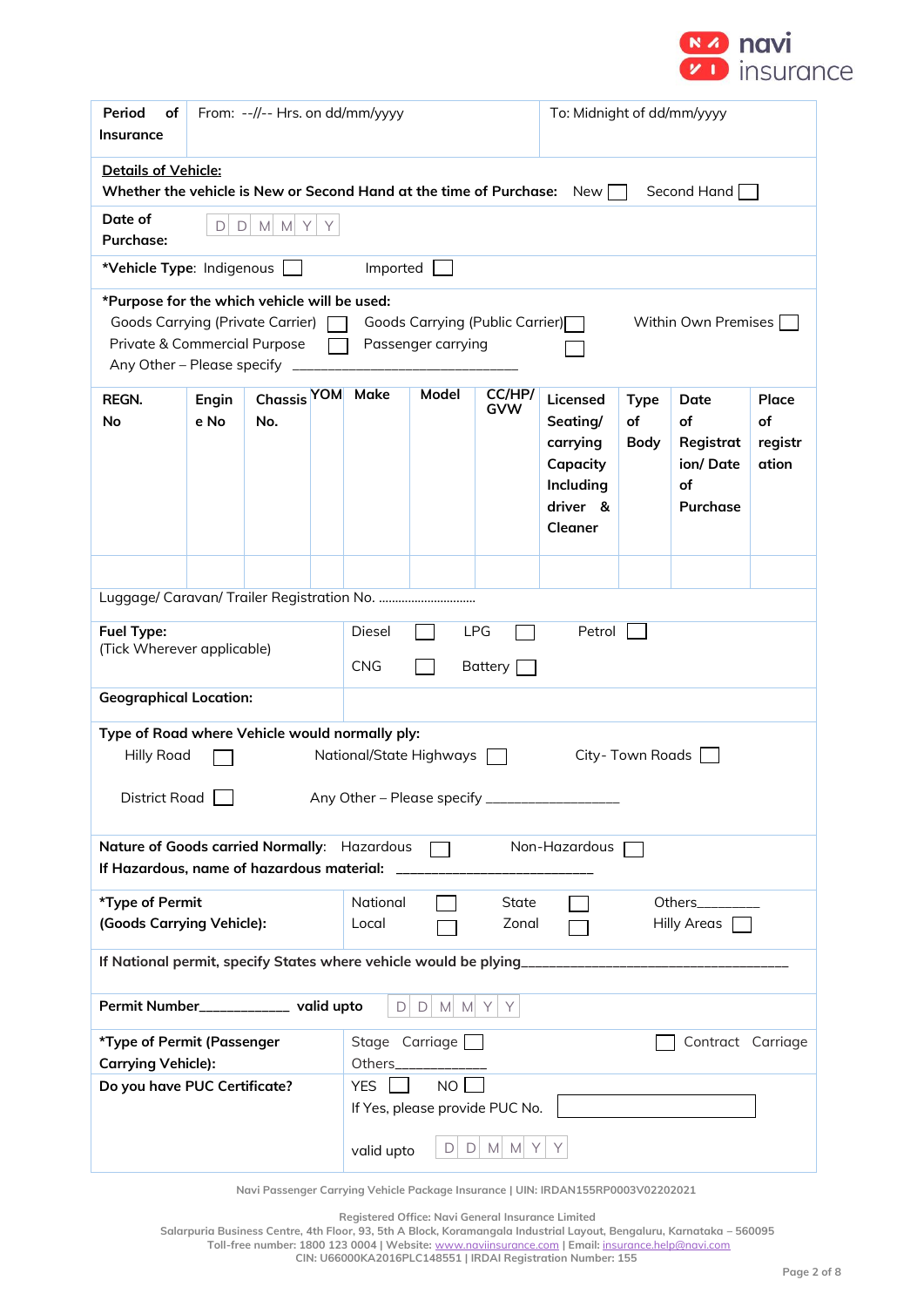

|                                                                  | Do you have Fitness Certificate?                                      | <b>YES</b> | NO <b>[</b>            |                  |               |                                                                                                     |
|------------------------------------------------------------------|-----------------------------------------------------------------------|------------|------------------------|------------------|---------------|-----------------------------------------------------------------------------------------------------|
|                                                                  | If Yes, please provide Fitness certificate<br>No.                     |            |                        |                  |               |                                                                                                     |
|                                                                  |                                                                       |            | $\Box$<br>$\mathsf{D}$ | $M$ $M$ $Y$<br>Y |               |                                                                                                     |
|                                                                  |                                                                       | valid upto |                        |                  |               |                                                                                                     |
|                                                                  | Vehicle will be used within own premises                              |            | YES $\Box$             | NO               |               |                                                                                                     |
|                                                                  | (Only if not licensed for general road use by RTO)                    |            |                        |                  |               |                                                                                                     |
|                                                                  |                                                                       |            |                        |                  |               | *Is the vehicle owned/hired/leased/permitted or likely to be owned /hired/leased/permitted by state |
|                                                                  | transport authorities for the purpose of public transport? $YES \Box$ |            |                        |                  | NO            |                                                                                                     |
| Insured Declared Value*                                          |                                                                       |            |                        |                  |               | Amount (₹)                                                                                          |
| 1.                                                               | <b>Insured Declared Value of Vehicle</b>                              |            |                        |                  |               | ₹                                                                                                   |
| 2.                                                               | Non-Electrical Accessories (other Than manufacturer fitted)           |            |                        |                  |               |                                                                                                     |
| Sr. No.                                                          | <b>Items Description</b>                                              |            |                        |                  | IDV in (₹)    |                                                                                                     |
| 1                                                                |                                                                       |            |                        |                  |               |                                                                                                     |
| $\overline{2}$                                                   |                                                                       |            |                        |                  |               | ₹                                                                                                   |
| 3                                                                |                                                                       |            |                        |                  |               |                                                                                                     |
| Total                                                            |                                                                       |            |                        |                  |               |                                                                                                     |
|                                                                  |                                                                       |            |                        |                  |               |                                                                                                     |
|                                                                  |                                                                       |            |                        |                  |               |                                                                                                     |
| з.                                                               | Electrical/Electronic Accessories (Other than manufacturer fitted)    |            |                        |                  |               |                                                                                                     |
|                                                                  | Items                                                                 |            |                        |                  |               |                                                                                                     |
| Sr. No.                                                          | Description                                                           | Make       | Model                  | Year             | IDV in $( ₹)$ |                                                                                                     |
| 1.                                                               |                                                                       |            |                        |                  |               |                                                                                                     |
| 2.                                                               | ₹                                                                     |            |                        |                  |               |                                                                                                     |
| 3.                                                               |                                                                       |            |                        |                  |               |                                                                                                     |
| Total                                                            |                                                                       |            |                        |                  |               |                                                                                                     |
|                                                                  |                                                                       |            |                        |                  |               |                                                                                                     |
| <b>External CNG/LPG kit (Not Provided by manufacturer)</b><br>4. | ₹                                                                     |            |                        |                  |               |                                                                                                     |
| Side Car(Two Wheelers)/ Trailers (Private Cars)<br>5.            | ₹                                                                     |            |                        |                  |               |                                                                                                     |
| <b>Total IDV</b><br>6.                                           |                                                                       |            |                        |                  |               | ₹                                                                                                   |

**Registered Office: Navi General Insurance Limited**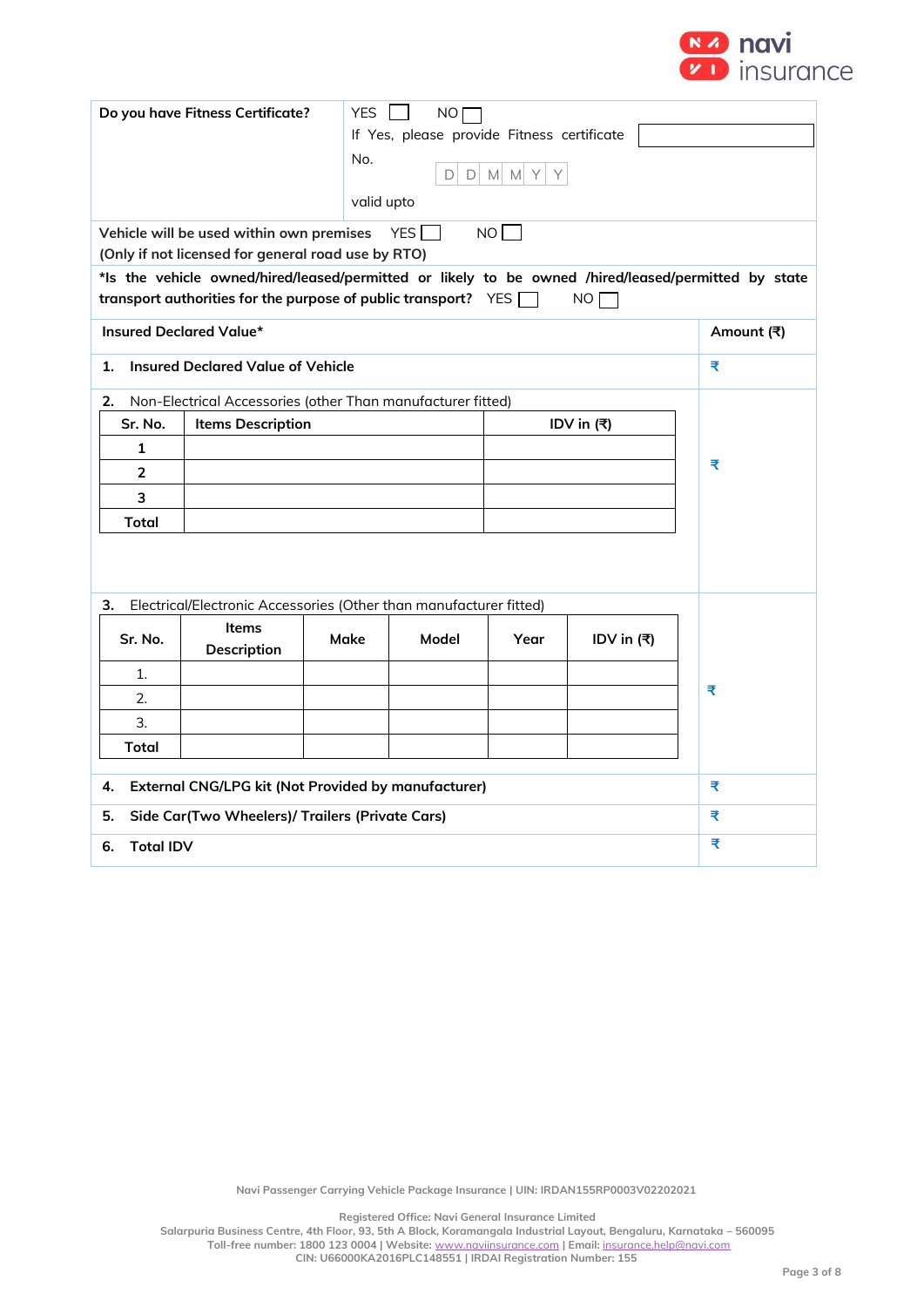

### **Note:**

The Insured's Declared Value (IDV) of the vehicle will be deemed to be the 'SUM INSURED' for the purpose of this tariff and it will be fixed at the commencement of each policy period for each insured vehicle.

The IDV of the vehicle is to be fixed on the basis of manufacturers listed selling price of the brand and model as the vehicle proposed for insurance at the commencement of insurance /renewal and adjusted for depreciation (as per schedule specified below). The IDV of the side car(s) and / or accessories, if any, fitted to the vehicle but not included in the manufacturer's listed selling price of the vehicle is / are also likewise to be fixed.

The schedule of age-wise depreciation as shown below is applicable for the purpose of Total Loss/ Constructive Total Loss (TL/ CTL) claims only. A vehicle will be considered to be a CTL where the aggregate cost of retrieval and / or repair of the vehicle subject to terms and conditions of the policy exceeds 75% of the

IDV.

| <b>AGE OF VEHICLE</b>                       | % OF DEPRECIATION FOR FIXING IDV |
|---------------------------------------------|----------------------------------|
| Not exceeding 6 months                      | 5%                               |
| Exceeding 6 months but not exceeding 1 year | 15%                              |
| Exceeding 1 year but not exceeding 2 years  | 20%                              |
| Exceeding 2 year but not exceeding 3 years  | 30%                              |
| Exceeding 3 year but not exceeding 4 years  | 40%                              |
| Exceeding 4 year but not exceeding 5 years  | 50%                              |

Note. **IDV of obsolete models of vehicles (i.e. Models which the manufacturers have discontinued to manufacture) and vehicles beyond 5 years of age will be determined on the basis of an understanding between the insurer and the insured.**

| <b>PREVIOUS INSURER DETAILS*</b>                                                                                                                           |                  |                   |                                                   |                                               |               |        |  |
|------------------------------------------------------------------------------------------------------------------------------------------------------------|------------------|-------------------|---------------------------------------------------|-----------------------------------------------|---------------|--------|--|
| Name &<br>Address of                                                                                                                                       | Policy<br>Number | Date of<br>Expiry | Type of<br>Cover.                                 | Claims Lodged during the Preceding 5<br>Years |               |        |  |
| the Policy<br><b>Issuing</b><br>Office                                                                                                                     |                  |                   | Liability<br>Only/Packag<br>e/Others<br>(Specify) | Year                                          | <b>Number</b> | Amount |  |
|                                                                                                                                                            |                  |                   |                                                   |                                               |               |        |  |
|                                                                                                                                                            |                  |                   |                                                   |                                               |               |        |  |
|                                                                                                                                                            |                  |                   |                                                   |                                               |               |        |  |
|                                                                                                                                                            |                  |                   |                                                   |                                               |               |        |  |
|                                                                                                                                                            |                  |                   |                                                   |                                               |               |        |  |
| Are you entitled to a NO CLAIM BONUS from your previous insurer -<br>Yes  <br>No l<br>If YES_________% please attach renewal notice from previous insurer. |                  |                   |                                                   |                                               |               |        |  |
| Has any Insurance Company Ever Declined/Cancelled /Refused Renewal/Imposed special condition or excess -                                                   |                  |                   |                                                   |                                               |               |        |  |
| Yes/No If Yes, reason and details thereof:                                                                                                                 |                  |                   |                                                   |                                               |               |        |  |

**Registered Office: Navi General Insurance Limited**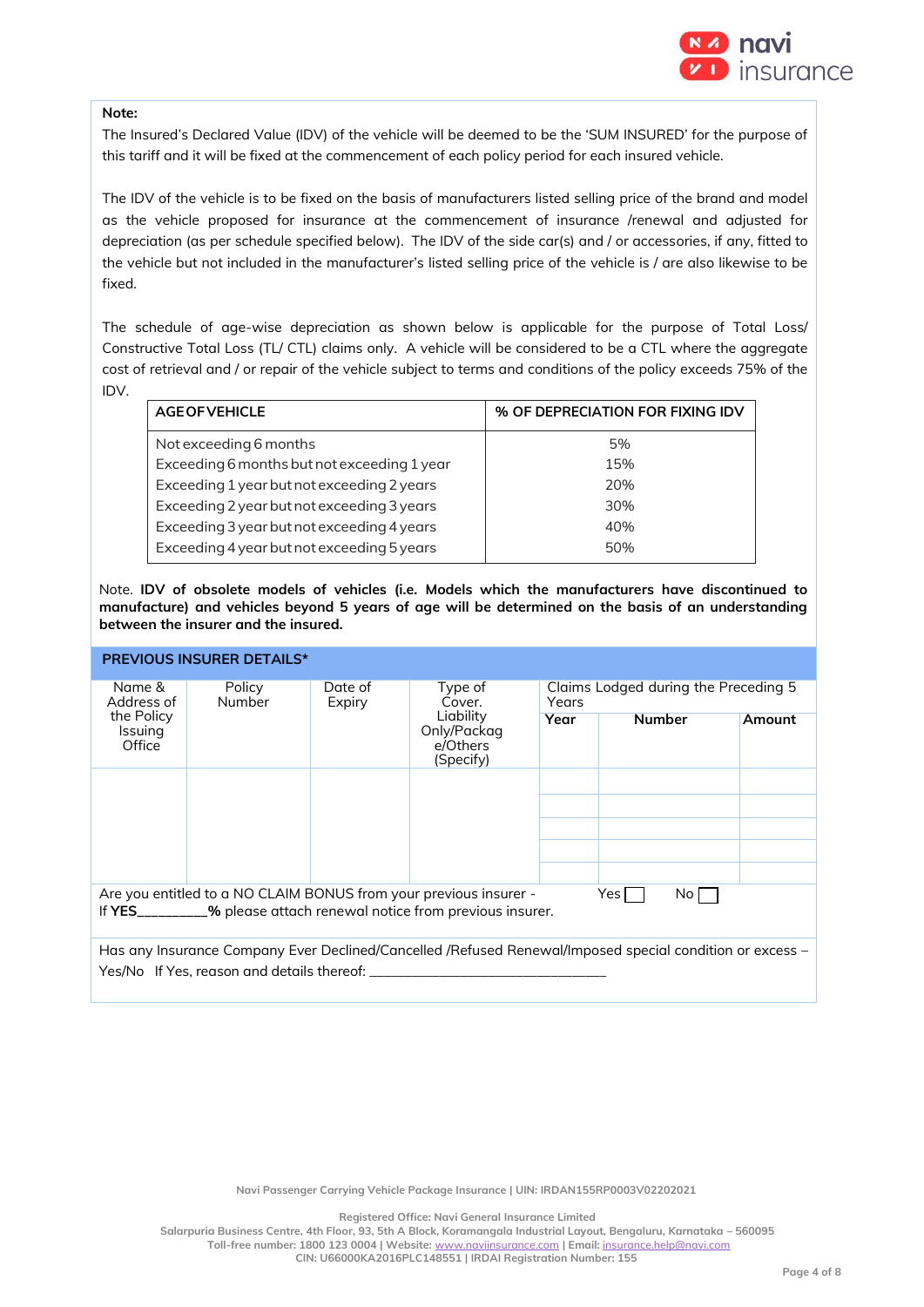

| Personal Accident Cover for Owner Driver is<br>Please<br>give<br>details<br>compulsory.<br>οf<br>nomination:<br>Note:<br>Personal Accident cover for Owner<br>1.<br>Driver is compulsory for Sum Insured<br>of Rs.15,00,000/<br>2. Compulsory PA cover to owner driver<br>cannot be granted where a vehicle is<br>owned by a company, a partnership<br>firm or a similar body corporate or<br>where the owner-driver does not hold<br>an effective driving license.<br>2.3. Do you already have a 24 hour<br>Personal Accident cover against<br>Death and Permanent Disability<br>(Total and Partial) for Capital Sum<br>Insured of at least Rs.15 lacs? | Name of the Nominee & Age<br>(a)<br>Relationship<br>(b)<br>Name of the Appointee<br>(c)<br>(If Nominee is a Minor)<br>Relationship to the Nominee<br>(d)<br>÷<br>Yes/No, if yes, Sum Insured: |
|----------------------------------------------------------------------------------------------------------------------------------------------------------------------------------------------------------------------------------------------------------------------------------------------------------------------------------------------------------------------------------------------------------------------------------------------------------------------------------------------------------------------------------------------------------------------------------------------------------------------------------------------------------|-----------------------------------------------------------------------------------------------------------------------------------------------------------------------------------------------|
| <b>EXTENSIONS</b><br>(Tick on relevant option and provide details wherever applicable)                                                                                                                                                                                                                                                                                                                                                                                                                                                                                                                                                                   |                                                                                                                                                                                               |
| Whether extension of geographical area to<br>the following countries?<br>(Bangladesh, Bhutan,<br>Maldives,<br>Nepal,<br>Pakistan and Sri Lanka.)                                                                                                                                                                                                                                                                                                                                                                                                                                                                                                         | Yes/No<br>If 'Yes' state, the name of the countries.<br>1)<br>2)<br>___________________________<br>3)<br>_____________________                                                                |
| Do you wish to cover Overturning Risk for<br>SpecifiedMiscellaneous vehicle?                                                                                                                                                                                                                                                                                                                                                                                                                                                                                                                                                                             | Yes/No                                                                                                                                                                                        |
| Do you wish to cover loss of or damage to<br>lamps tyres tubes mudguards bonnet side<br>parts bumpers and paint work (IMT 21)?                                                                                                                                                                                                                                                                                                                                                                                                                                                                                                                           | Yes/No                                                                                                                                                                                        |
| Whether the Vehicle belongs to Foreign<br>Embassy/Consulate                                                                                                                                                                                                                                                                                                                                                                                                                                                                                                                                                                                              | Yes/No                                                                                                                                                                                        |
| <b>Liability to Third Parties</b><br>Do you wish to restrict the above limits to the<br>statutory TPPD Liability limit of Rs.6000/-<br>only?<br>(The policy provides Third Party Property<br>Damage (TPPD of Rs.7.5 Lakhs).                                                                                                                                                                                                                                                                                                                                                                                                                              | Yes/No                                                                                                                                                                                        |
| Do you wish to include Personal Accident<br>(P.A.) Cover for paid drivers, cleaners and<br>conductors?<br>If yes, give the number of persons and Capital<br>Sum Insured (CSI) opted. The maximum CSI<br>available per person is Rs.2 lakhs.<br>(In multiples of Rs. 10,000 for Seating capacity                                                                                                                                                                                                                                                                                                                                                          | Yes/No<br>Number of Persons<br>CSI opted (Rs.)                                                                                                                                                |

**Registered Office: Navi General Insurance Limited**

**Salarpuria Business Centre, 4th Floor, 93, 5th A Block, Koramangala Industrial Layout, Bengaluru, Karnataka – 560095 Toll-free number: 1800 123 0004 | Website:** [www.naviinsurance.com](http://www.naviinsurance.com/) **| Email:** [insurance.help@navi.com](mailto:insurance.help@navi.com)

**CIN: U66000KA2016PLC148551 | IRDAI Registration Number: 155**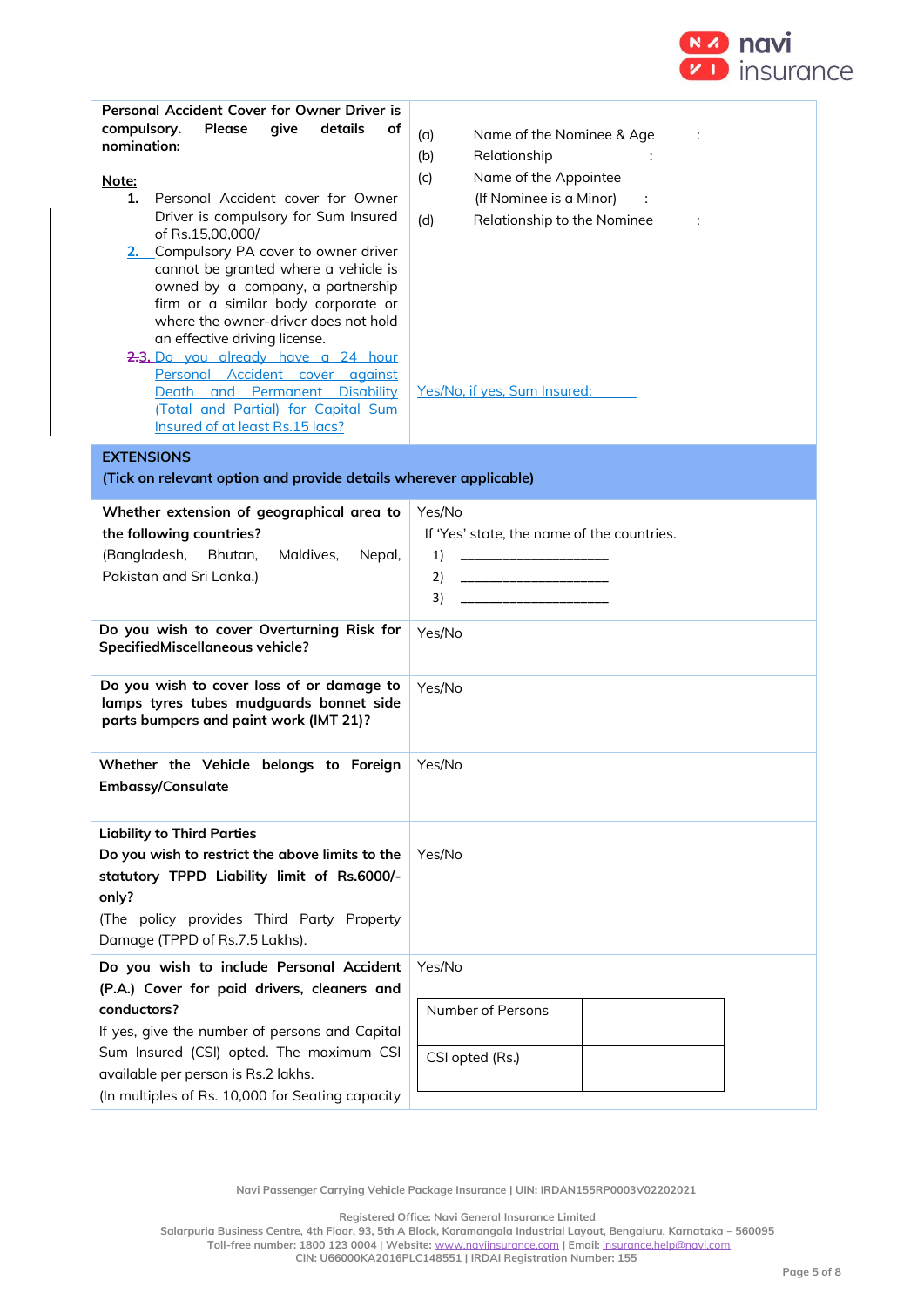

| Do You wish to include P.A Cover for<br>unnamed persons hirer/pillion passengers<br>(Two Wheelers)?<br>If yes, give the number of persons and Capital<br>Sum Insured (CSI) opted. The maximum CSI<br>available per person is Rs.2 lakhs.<br>(In multiples of Rs. 10,000 for Seating capacity<br>as per RC including driver)<br>Do you wish to include legal liability Cover to<br>A) Driver/Conductor/Cleaner<br>B) Other employees<br>C) Non-fare paying passenger | Yes/No<br>Number of Persons<br>CSI opted (Rs.)<br>Yes/No<br>No. Of persons ___________<br>No. Of persons _________<br>No. Of persons _________ |                         |                              |                        |
|---------------------------------------------------------------------------------------------------------------------------------------------------------------------------------------------------------------------------------------------------------------------------------------------------------------------------------------------------------------------------------------------------------------------------------------------------------------------|------------------------------------------------------------------------------------------------------------------------------------------------|-------------------------|------------------------------|------------------------|
| <b>OTHER INFORMATION</b><br>(Tick on relevant option and provide details wherever applicable)                                                                                                                                                                                                                                                                                                                                                                       |                                                                                                                                                |                         |                              |                        |
| Whether the vehicle is used for driving<br>tuitions?                                                                                                                                                                                                                                                                                                                                                                                                                | Yes/No                                                                                                                                         |                         |                              |                        |
| Whether vehicle is designed for use of Blind/<br>handicapped/mentally challenged<br>persons<br>andduly endorsed as such by RTA?                                                                                                                                                                                                                                                                                                                                     | Yes/No                                                                                                                                         |                         |                              |                        |
| Whether vehicle is fitted with fibre glass<br>tank?                                                                                                                                                                                                                                                                                                                                                                                                                 | Yes/No                                                                                                                                         |                         |                              |                        |
| Are you an existing customer of Navi General<br>Insurance?                                                                                                                                                                                                                                                                                                                                                                                                          | Yes/No<br>Please provide Policy No: _____________________or<br>Customer ID                                                                     |                         |                              |                        |
| Is your vehicle fitted with any vehicle<br>tracking Device?                                                                                                                                                                                                                                                                                                                                                                                                         | Yes/No<br>If yes please specify                                                                                                                |                         |                              |                        |
| Is the vehicle fitted with the any Anti-Theft<br>Device approved by the ARAI, Pune?                                                                                                                                                                                                                                                                                                                                                                                 | Yes/No<br>If yes, attach Certificate of Installation in the vehicle issued by<br>Automobile Association of India                               |                         |                              |                        |
| <b>Details of Driver</b><br><b>Owner Driver</b><br><b>Others</b><br>If Others, please specify relation to insured:                                                                                                                                                                                                                                                                                                                                                  | (Please fill in the details)                                                                                                                   |                         | Driving<br>Experience        | Age                    |
| Any Physical infirmity/defective vision or<br>Hearing?<br>If yes provide details:                                                                                                                                                                                                                                                                                                                                                                                   |                                                                                                                                                |                         |                              |                        |
| details<br><b>Accident</b><br>Provide<br>of<br>any<br>or<br><b>Impending Prosecution.</b>                                                                                                                                                                                                                                                                                                                                                                           | <b>Drivers Name</b>                                                                                                                            | Date of<br>Accide<br>nt | Circumstances<br>of Accident | Loss/Cost<br>in $($ ₹) |

**Registered Office: Navi General Insurance Limited**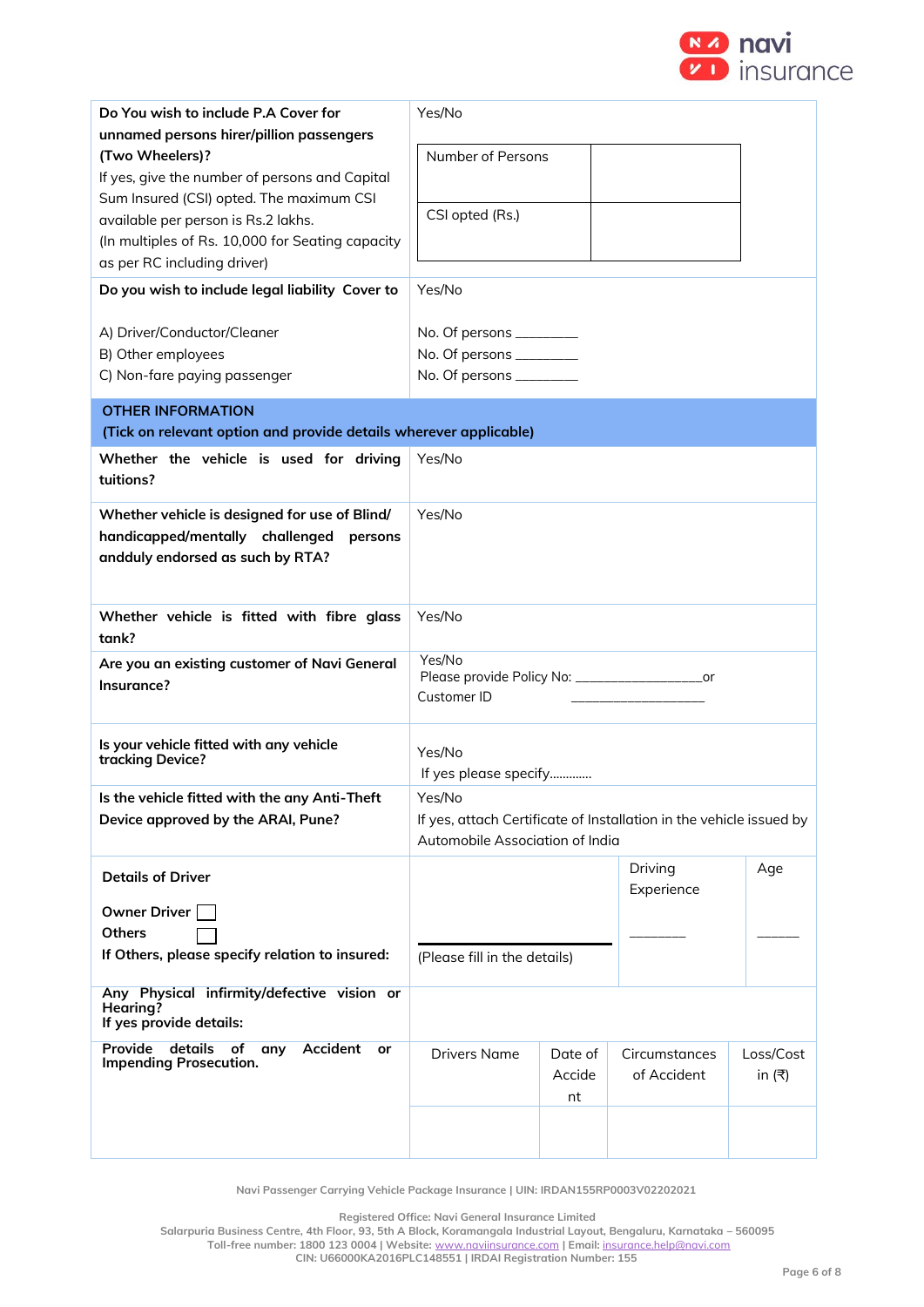

## **Any Other Relevant Information?**

| <b>PREMIUM PAYMENT AND BANK DETAILS</b>                                                                                                                                                                                                                                                                                                                                                                                                                                                                                                                                                                      |                                                                                |                                           |                 |  |                         |
|--------------------------------------------------------------------------------------------------------------------------------------------------------------------------------------------------------------------------------------------------------------------------------------------------------------------------------------------------------------------------------------------------------------------------------------------------------------------------------------------------------------------------------------------------------------------------------------------------------------|--------------------------------------------------------------------------------|-------------------------------------------|-----------------|--|-------------------------|
| <b>Payment Option:</b>                                                                                                                                                                                                                                                                                                                                                                                                                                                                                                                                                                                       | Cheque $\square$                                                               | Demand Draft $\square$                    | Fund Transfer □ |  | Pay Order □             |
|                                                                                                                                                                                                                                                                                                                                                                                                                                                                                                                                                                                                              | Debit Card □                                                                   | Credit Card □                             |                 |  |                         |
| <b>Premium Amount:</b>                                                                                                                                                                                                                                                                                                                                                                                                                                                                                                                                                                                       | ₹                                                                              | Amount in Words:                          |                 |  |                         |
|                                                                                                                                                                                                                                                                                                                                                                                                                                                                                                                                                                                                              | For Cheque/DD/PO (Payable in favour of Navi General Insurance Company Limited) |                                           |                 |  |                         |
| Account<br><b>Holder Name</b>                                                                                                                                                                                                                                                                                                                                                                                                                                                                                                                                                                                |                                                                                |                                           |                 |  |                         |
| <b>Instrument Number</b>                                                                                                                                                                                                                                                                                                                                                                                                                                                                                                                                                                                     |                                                                                | <b>Instrument Date</b>                    |                 |  |                         |
| <b>Instrument Amount</b>                                                                                                                                                                                                                                                                                                                                                                                                                                                                                                                                                                                     |                                                                                | <b>Bank Name</b>                          |                 |  |                         |
| Credit/DebitCard No.                                                                                                                                                                                                                                                                                                                                                                                                                                                                                                                                                                                         |                                                                                | <b>Expiry Date</b>                        |                 |  |                         |
| <b>Fund Transfer/Wallet</b><br><b>Name of Bank/Wallet</b>                                                                                                                                                                                                                                                                                                                                                                                                                                                                                                                                                    | ÷<br>÷                                                                         | <b>Transaction Number:</b>                |                 |  |                         |
| <b>PAN Number</b>                                                                                                                                                                                                                                                                                                                                                                                                                                                                                                                                                                                            |                                                                                | <b>TAN Number</b>                         |                 |  |                         |
| As per the Regulatory requirements, we can affect payment of the refund (if any) and or claims only<br>through Electronic Clearing System (ECS) / National Electronic Funds Transfer (NEFT) / Real Time Gross<br>Settlement (RTGS) / Interbank Mobile Payment Service (IMPS). If the premium payment mode is other than<br>cheque, please provide your account details as mentioned below for refund purposes.<br><b>IFSC/MICR Code</b><br>Account No.<br>UPI ID<br><b>Branch Name:</b><br><b>Type of Account</b><br>Bank's<br>Saving<br>Current Account □<br>Account<br>$\Box$<br>Others (Please Specify) □ |                                                                                |                                           |                 |  |                         |
| ELECTRONIC INSURANCE ACCOUNT DETAILS OF PROPOSER                                                                                                                                                                                                                                                                                                                                                                                                                                                                                                                                                             |                                                                                |                                           |                 |  |                         |
| (Email Id is mandatory)<br>Do you have an EIA                                                                                                                                                                                                                                                                                                                                                                                                                                                                                                                                                                | $\square$ Yes<br>$\square$ No                                                  |                                           |                 |  | $\Box$ Yes<br>$\Box$ No |
| If Yes, please quote the EIA number                                                                                                                                                                                                                                                                                                                                                                                                                                                                                                                                                                          |                                                                                | If No, do you wish to apply for EIA<br><< |                 |  | >                       |
|                                                                                                                                                                                                                                                                                                                                                                                                                                                                                                                                                                                                              |                                                                                |                                           |                 |  |                         |
| If applied, please mention your preferred Insurance Repository<br><<<br>>                                                                                                                                                                                                                                                                                                                                                                                                                                                                                                                                    |                                                                                |                                           |                 |  |                         |
| *Email Id (Registered with Insurance Repository)<br><<<br>>                                                                                                                                                                                                                                                                                                                                                                                                                                                                                                                                                  |                                                                                |                                           |                 |  |                         |
| Your Policy will be credited in your EIA account and your address details as mentioned in the EIA shall<br>override the address provided in this proposal for Insurance. We request you to inform the Repository of<br>any changes in the details immediately.                                                                                                                                                                                                                                                                                                                                               |                                                                                |                                           |                 |  |                         |

#### **Declaration:**

"I/We desire to insure with NAVI GENERAL INSURANCE LTD ("Company") in respect of the vehicle described in this proposal form and statements contained herein, shared by me digitally or otherwise either through Company website, emails, Mobile application or any such mode of communication are true and accurate representations.

I/We undertake and confirm that:

- a. If any of the statements made herein are found to be false or incorrect, the benefits under this policy would stand forfeited.
- b. This application and declaration shall be promissory and shall be the basis of contract between me/us and the Company.
- c. I/We have read and understood the coverages, the terms and conditions and accept the Company's policy of insurance along with said conditions.
- d. If any additions or alterations are carried out by me/us in this proposal form or if there is any change in the information submitted by me/us after the submission of this proposal form, then the same would be conveyed to the Company immediately, failing which the benefits under the policy would stand forfeited.
- **Navi Passenger Carrying Vehicle Package Insurance | UIN: IRDAN155RP0003V02202021** e. The Company may take appropriate measures to capture the voice log for all telephonic transactions carried out by me/us as required by the procedure/regulations internal or external to the Company and